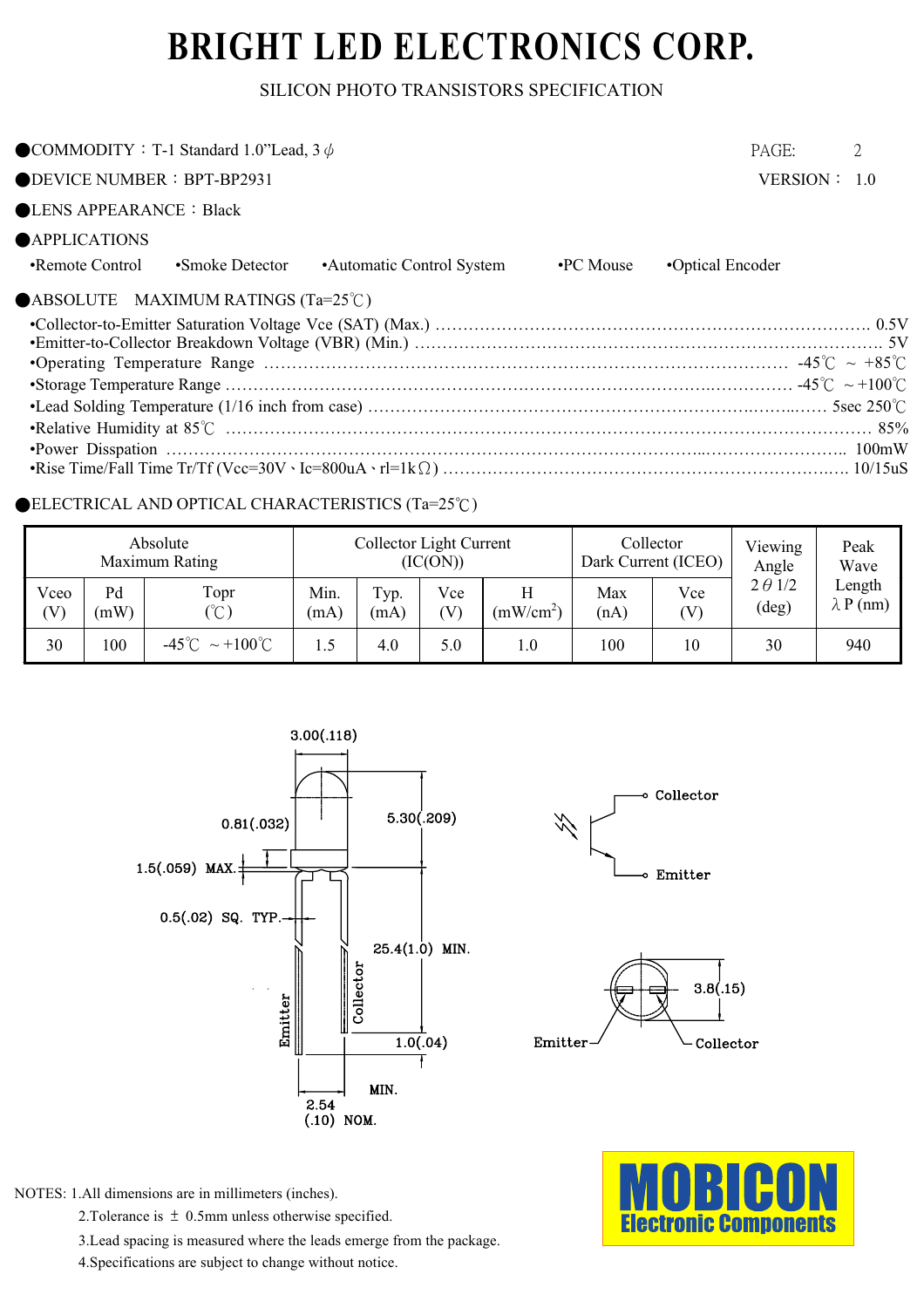# BRIGHT LED ELECTRONICS CORP.





SWITCHING TIME TEST CIRCUIT





NOTE 1: INPUT IRRADIANCE IS SUPPLIED BY A PULSED GALLIUM ARSENIDE TIGHT EMITTING DIODE WITH A RISE TIME OF LESS THAN 500ns. INCIDENT IRRADIATION IS ADJUSTED FOR SPECIFIED IL.